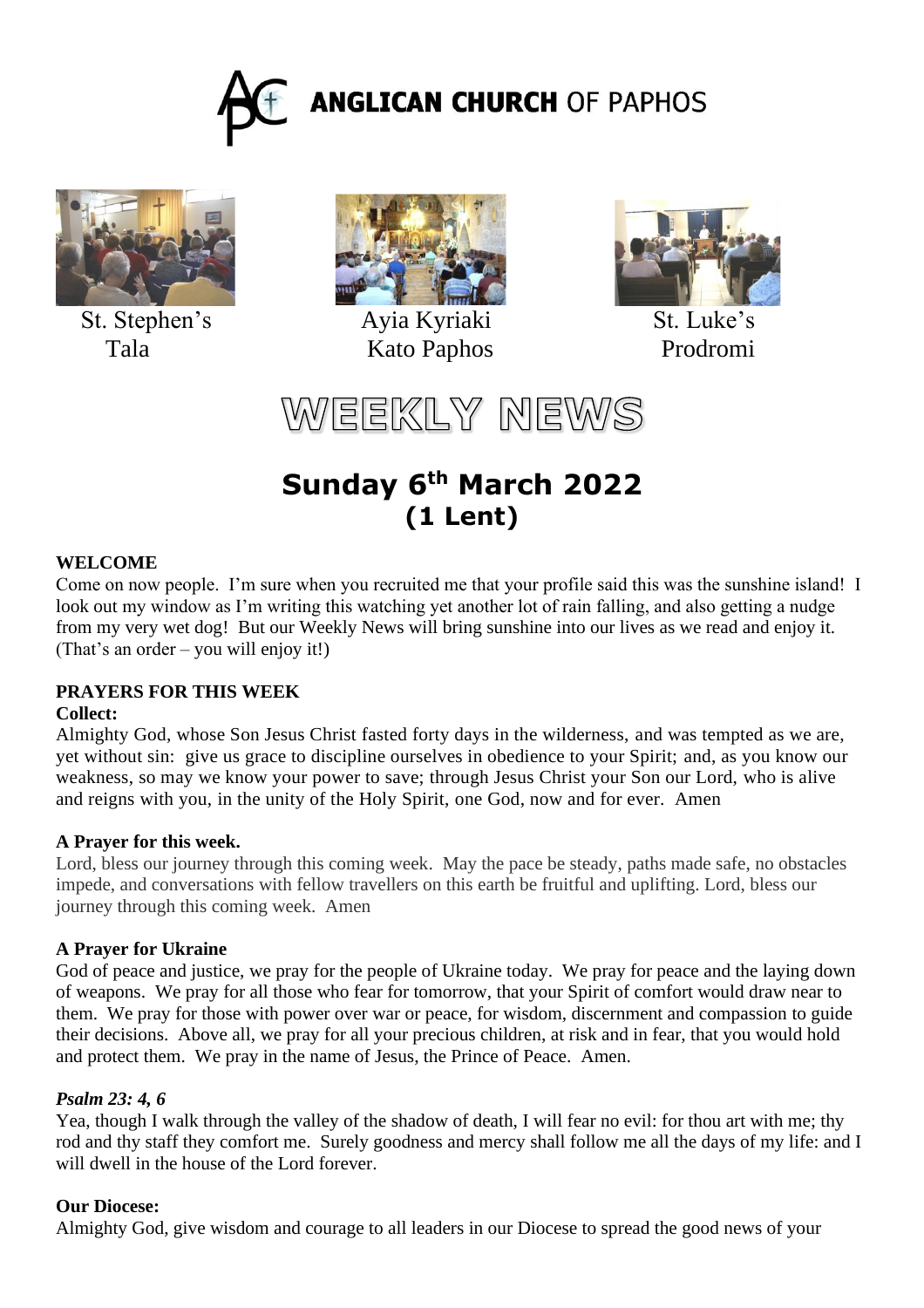gospel to all we encounter and to lead your whole church in this part of your creation to be true servants to your people. Amen

See the downloadable Prayer Calendar here: https://cypgulf.org/wp-content/uploads/2021/11/Diocesan-Prayer-Guide-Nov21-May22.pdf

#### **In our own Parish of Paphos:**

Heavenly Father, we pray for all who serve you in our Parish, both ordained and lay, in whatever capacity. Guide us with your Spirit to choose the path that you open for us. May we be given your strength and grace to do your will in this parish. Through Christ, our Lord, Amen.

## **GOD SLOT**

The God spot this week is just a simple story answering the question that has plagued mankind since the beginning; **DOES GOD EXIST?** A man went to a barbershop to have his hair cut and his beard trimmed. As the barber began to work, they began to have a good conversation. They talked about so many things and various subjects. When they eventually touched on the subject of God, the barber said: "I don't believe that God exists." "Why do you say that?" asked the customer. "Well, you just have to go out in the street to realize that God doesn't exist. Tell me, if God exists, would there be so many sick people? Would there be abandoned children? If God existed, there would be neither suffering nor pain. I can't imagine a loving a God who would allow all of these things." The customer thought for a moment, but didn't respond because he didn't want to start an argument. The barber finished his job and the customer left the shop. Just after he left the barbershop, he saw a man in the street with long, stringy, dirty hair and an untrimmed beard. He looked dirty and unkempt. The customer turned back and entered the barber shop again and he said to the barber: "You know what? Barbers do not exist." "How can you say that?" asked the surprised barber. "I am here, and I am a barber. And I just worked on you!" "No!" the customer exclaimed. "Barbers don't exist because if they did, there would be no people with dirty long hair and untrimmed beards, like that man outside." "Ah, but barbers DO exist! What happens is, people do not come to me." "Exactly!" affirmed the customer. "That's the point! God, too, DOES exist! What happens, is, people don't go to Him and do not look for Him. That's why there's so much pain and suffering in the world." God Bless,

### Revd Ken

## **JOKE SPOT**:

*Little Johnny's new baby brother was screaming up a storm. He asked his mum, "Where'd we get him?" His mother replied, "He came from heaven." Little Johnny says, "WOW! I can see why they threw him out!"*

Growing old is inevitable, growing up is optional  $\odot$ .

## **NOTICES**

#### **Bible Study**

Our next session will be on Monday 7<sup>th</sup> March at St Stephen's starting at 10.30am. Still time to join us, just give me a call and I'll send you the homework.

#### **LEGACY GIVING**

Have you thought about leaving a donation to the church in your Will? Would you like to? If so, full details of how to include a Legacy gift to the church can be found on the church website or take one of the Legacy leaflets, which are on display in each church. Failing this, ask your warden for information. Legacy donations can be made for specific use as prescribed by you, or added to the general income. Any amount of financial assistance is always welcomed and appreciated.

#### **Confirmation**

Anyone interested in being Confirmed please contact Revd Ken.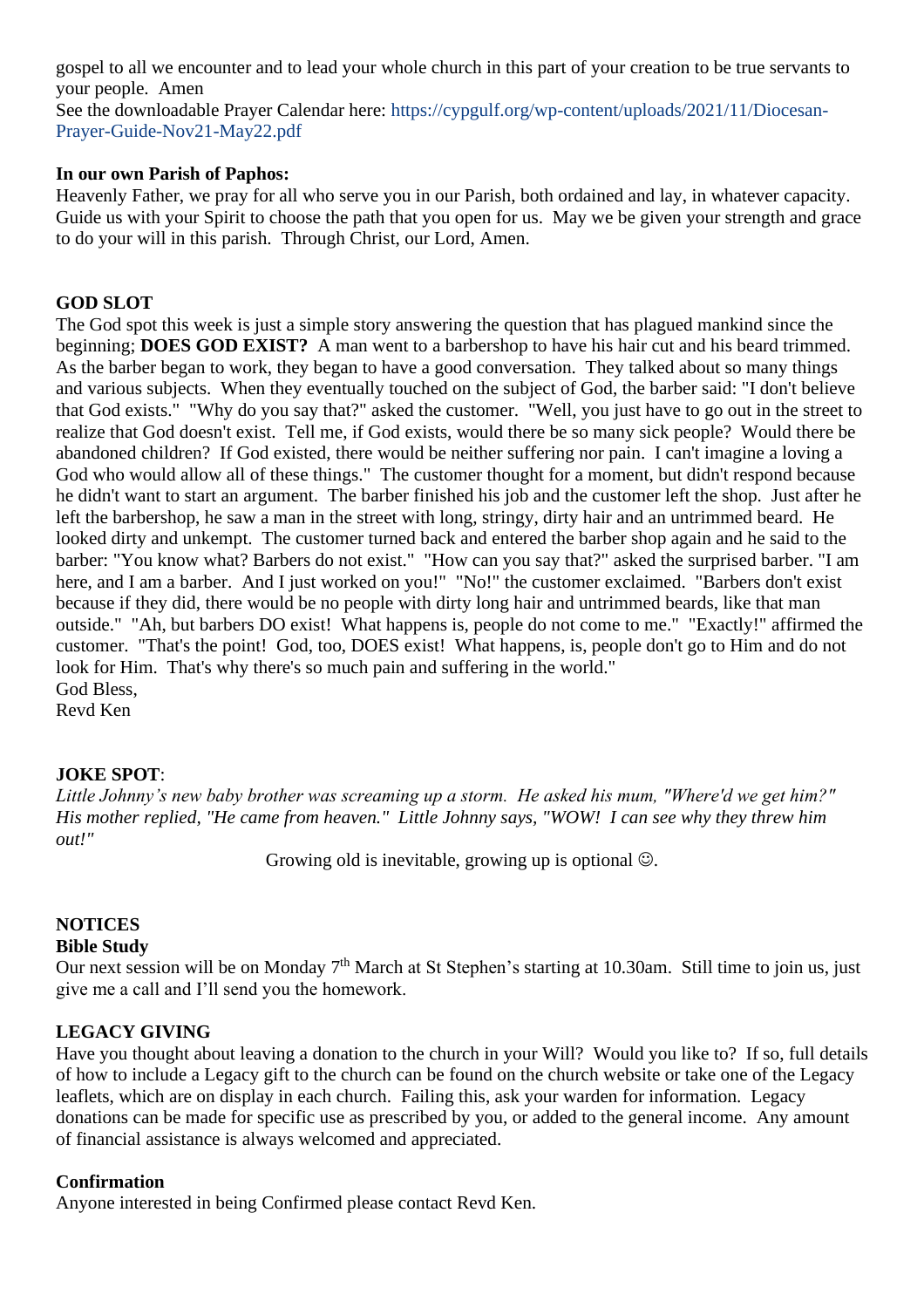### **EVENTS**

#### **Possible future Events**

| $17th$ April          | <b>Traditional Easter Lunch</b>                 |
|-----------------------|-------------------------------------------------|
| $14th$ May            | <b>Spring Fayre</b>                             |
| $26th$ May            | Ascension Day Service & picnic (Outdoor)        |
| $4th$ June            | Queen's Jubilee Street Party                    |
| Early June            | World Day of Prayer service                     |
| $23^{\text{rd}}$ July | <b>Annual BBQ</b>                               |
| $8th$ Sep             | <b>Boat Trip</b>                                |
| October               | <b>Annual Sponsored Walk</b>                    |
|                       | The Nicosia coach trip date is being rearranged |

## **SERVICES**

#### **6 th March Lent 1**

8.15am Sung Eucharist Ayia Kyriaki 11.00am Morning Worship St Luke's 11.00am Holy Communion St Stephen's **Readings:** Deuteronomy 26: 1-11; Psalm 91: 1,2, 9-16; Romans 10: 8b-13; Luke 4: 1-13

#### **13th March Lent 2**

08.15 Sung Eucharist Ayia Kyriaki 11.00am Holy Communion St Luke's 11.00am Morning Worship St Stephen's **Readings:** Genesis 15: 1-12, 17-18; Psalm 27; Philippians 3: 17 - 4: 1; Luke 13: 31-35

Mid-week Eucharist every Wednesday at 9.00am at Ayia Kyriaki

#### **God's Marvellous Grace**

O Lord, our Lord, how wonderful You are! You have been part of all our days, Since the beginning of time You were there, discerning and checking our ways. We're not aware of the time that You spend, or at least we tend not to be, We are engrossed in our own little world. as if that is how to be free.

But Lord, in Your marvellous grace and Your care, Your knowledge of our innermost thought, Have brought us the choice of eternal life; through Jesus our freedom was bought. How can we thank You? What can we say? Is there a response You desire? Can we pay back a part of this debt? To what would You have us aspire?

With Your assistance and in Your strength, give me the grace to be true, Then I will daily sing of Your praise; my voice shall ring out, "I LOVE YOU!" (Greta Zwaan)